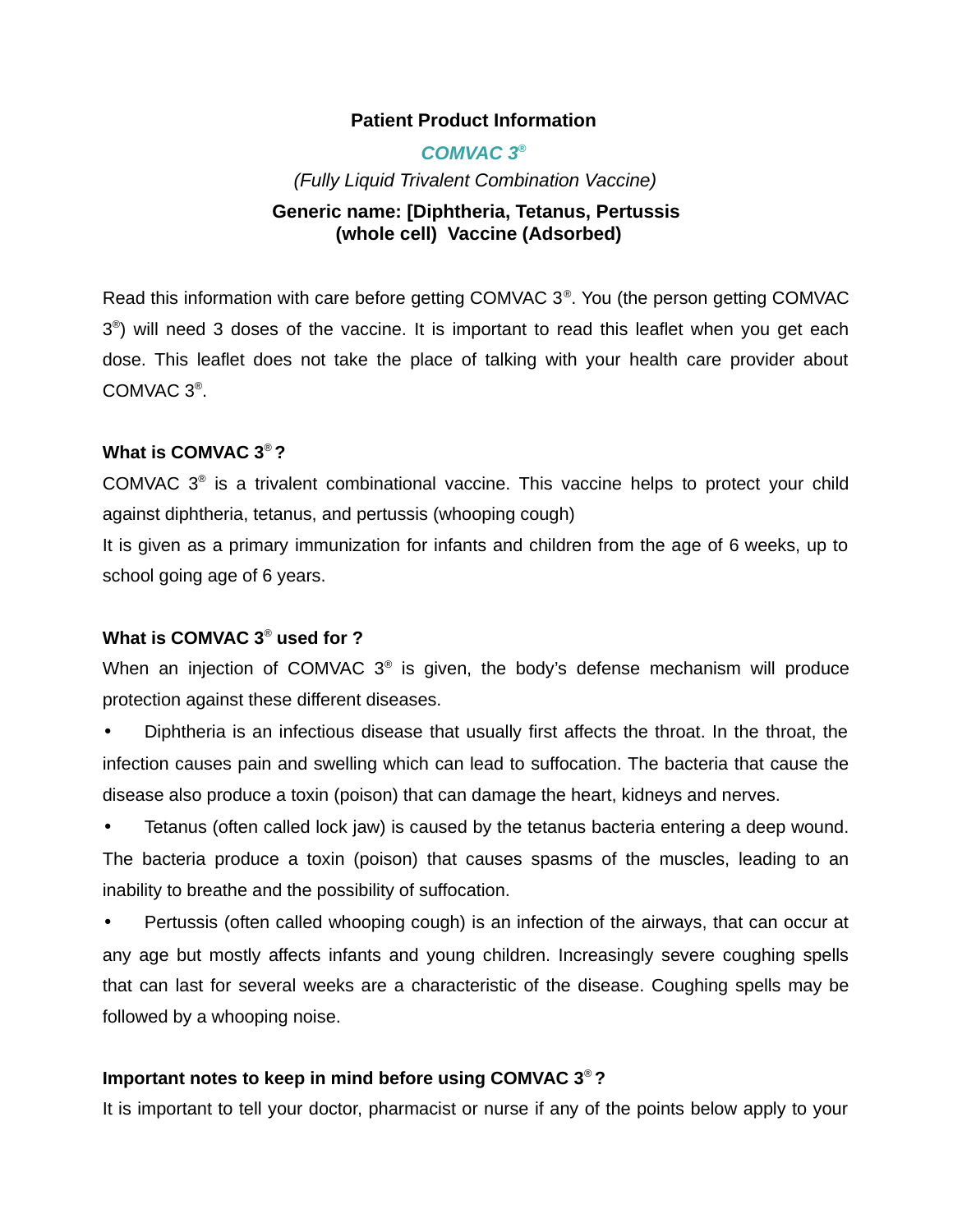child so that they can make sure that COMVAC  $3<sup>®</sup>$  is suitable for your child.

COMVAC  $3<sup>®</sup>$  should not be administered to infants or children with fever or other evidence of acute illness or infection. The presence of an evolving or changing neurological disorder is a contraindication to receipt of the vaccine. A personal or family history of central nervous system disease or convulsions is considered a contraindication to the use of this vaccine.

Elective immunization of individuals over six months of age should be deferred during an outbreak of poliomyelitis.

COMVAC  $3<sup>®</sup>$  should not be administered to children over six years of age or to adults because of the danger of reactions to diphtheria toxoid or pertussis component.

The specific contraindications adopted by individual national health authorities should reflect a balance between the risk from the vaccine and the risk from the disease. Because the risk from the vaccine remains extremely low in comparison to the risk from the disease in many developing countries, authorities there may choose to offer immunization to children who are mildly to moderately ill or malnourished.

## **Can COMVAC 3® be used with other medications ?**

COMVAC  $3<sup>®</sup>$  can be given at the same time as a measles-mumps-rubella vaccine. Your doctor or nurse will give the two injections at different injection sites and will use separate syringes for each injection.

Please tell your doctor, nurse or pharmacist if your child is taking or has recently taken any other medicines, including medicines obtained without a prescription.

If there is anything you do not understand, ask your doctor, pharmacist or nurse to explain.

#### **How is COMVAC 3® administered ?**

The vaccination should be given by medical or healthcare professionals who are trained in the use of vaccines and who are equipped to deal with any allergic reactions from the injection. The vaccine should be administered by intramuscular injection in the anterolateral region of the thigh of infants and young children. The site of injection should be prepared with a suitable antiseptic. Injection will not be subcutaneously or intravenously.

#### **What is the dosage schedule for COMVAC 3® ?**

Primary immunization consists of 3 doses of vaccine of 0.5 ml each with an interval of 4